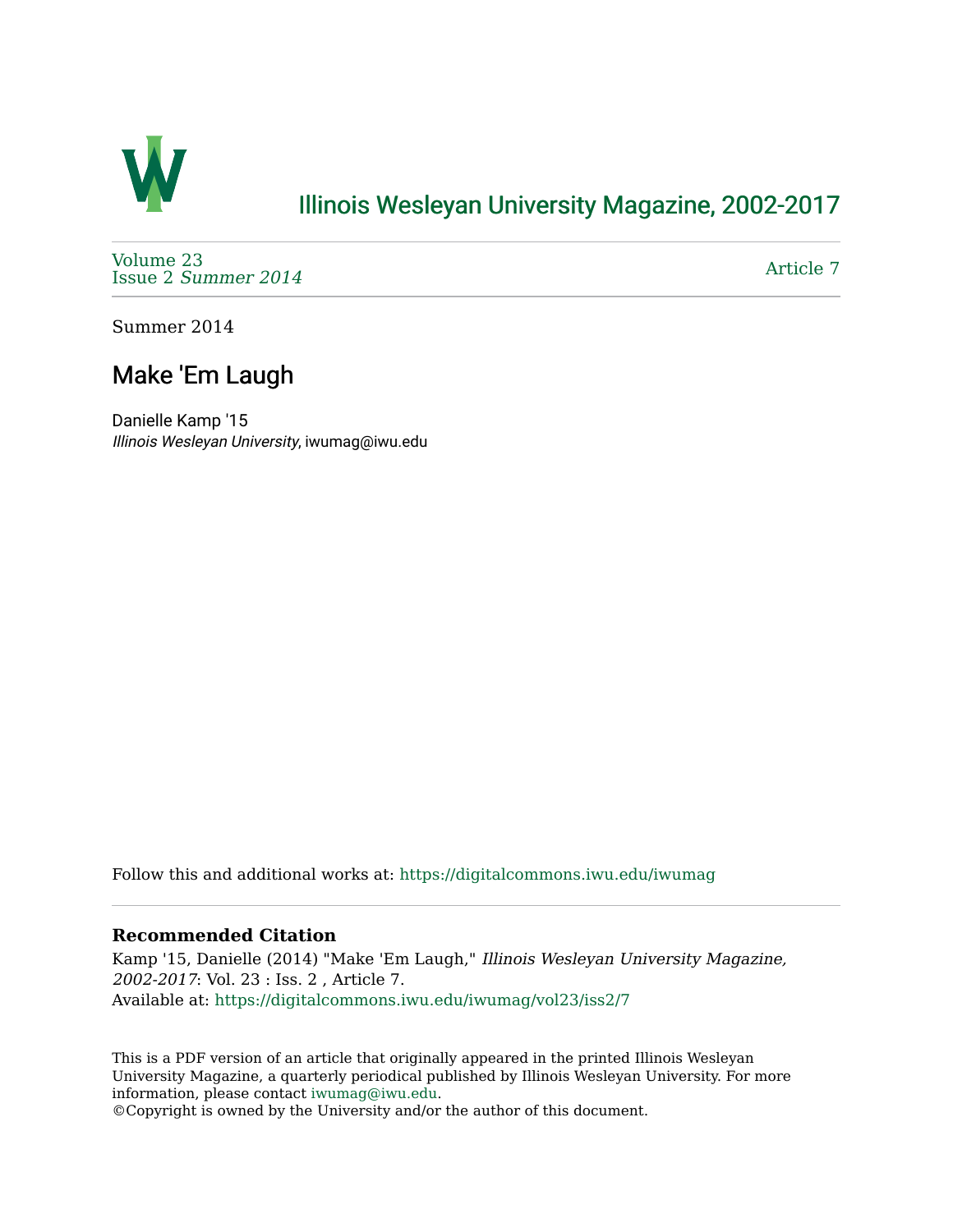## **Make 'Em Laugh**

**Andrew Junk '08 and Shannon Moffitt '10 train at Chicago's renowned Second City Conservatory.** 

**Story by Danielle Kamp '15** 



*Shannon Moffitt '10 and Andrew Junk '08 first met after enrolling at the Second City Conservatory.* 

The ability to fill a theater with laughter is a skill Andrew Junk '08 and Shannon Moffitt '10 have perfected as recent graduates of the sketch comedy and improvisation Second City Conservatory in Chicago. The conservatory is the most advanced program of the Second City Training Center, the largest school of improvisation and sketch comedy in the world.

During the 13-month, six-level program, students build upon their performance, music, improvisation and writing skills. Participants are introduced to new forms and styles of comedic improvisation while learning how to create material for a satiric comedy revue.

Although Andrew and Shannon are both IWU alums, the two were unaware of that fact until several weeks into classes. "Shannon and I came upon this path independently of each other," said Andrew. While Andrew was a theatre major at IWU, Shannon majored in International Studies and Hispanic Studies. Looking to experience something outside of the corporate world, she decided to start taking classes at Second City. "I never thought I would continue with it past the first level, but I became addicted," says Shannon.

The conservatory program concludes with a Second City-style show written and performed by the graduating class that runs for eight weeks in the Chicago e.t.c. Theater. Performing in front of a live audience can be quite nerve-wracking, especially for less experienced performers like Shannon. "I do a lot of pacing backstage, but performing in front of an audience is a blast," she says. "Making people laugh is wonderful. The best and worst is when the audience is laughing so hard that they can't hear the next funny thing that's said."